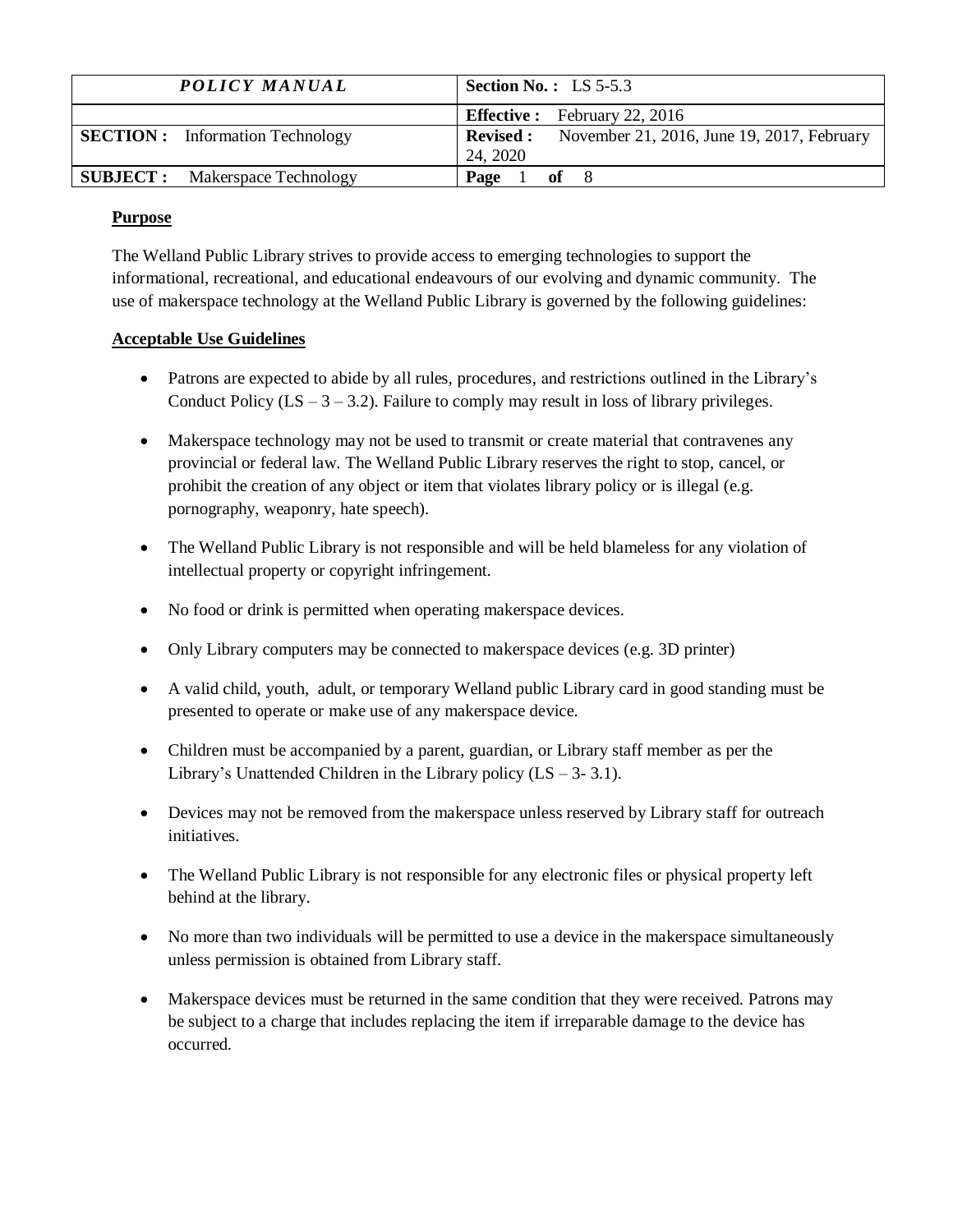| POLICY MANUAL                          | <b>Section No.:</b> LS $5-5.3$                                             |
|----------------------------------------|----------------------------------------------------------------------------|
|                                        | <b>Effective :</b> February 22, 2016                                       |
| <b>SECTION:</b> Information Technology | November 21, 2016, June 19, 2017, February<br><b>Revised :</b><br>24, 2020 |
| <b>SUBJECT:</b> Makerspace Technology  | Page 2 of 8                                                                |

- Any attempt to intentionally tamper with or vandalize makerspace technology will result in a loss of borrowing privileges and a permanent ban from all library facilities. Criminal charges may be levied to the cardholder.
- Files can only be saved on an external memory source such as a flash drive or DVD. Storage devices can be purchased at the front desk.
- Makerspace technology will be available on a first-come, first-served basis. Some equipment may be reserved in advance.
- Library staff will be available for assistance, but the time that staff can dedicate to patrons may be limited and is determined by patron needs for other Library services.
- If payment is required payment can be made using cash, debit or credit card.
- The library is not responsible for functionality or quality of content produced on any makerspace device. Free reprints will not be permitted unless quality has been negatively impacted by software or hardware malfunction.
- Makerspace computers are for digital media projects and are not available for general use.
- The Library is not responsible or liable for any damage to personal property that may result from using any makerspace device. Users assume full responsibility for any costs incurred to replaced damaged property.

# **3D Printer Guidelines**

# **Availability**

• Printing on the 3D printer will be available to patrons on a first-come, first-served basis, and will be available at the Main Branch and at the Diamond Trail branch. It is advised that patrons call ahead to ensure that the 3D printer is operational and available. Due to the length of time required to print 3D objects, prints will be loaded and run by Library staff.

#### **Reservations**

• The 3D printer can be reserved by staff for Library-related initiatives and outreach endeavors.

# **Training**

• Patrons wishing to use the 3D printer will be required to attend an introductory training session provided by Library staff.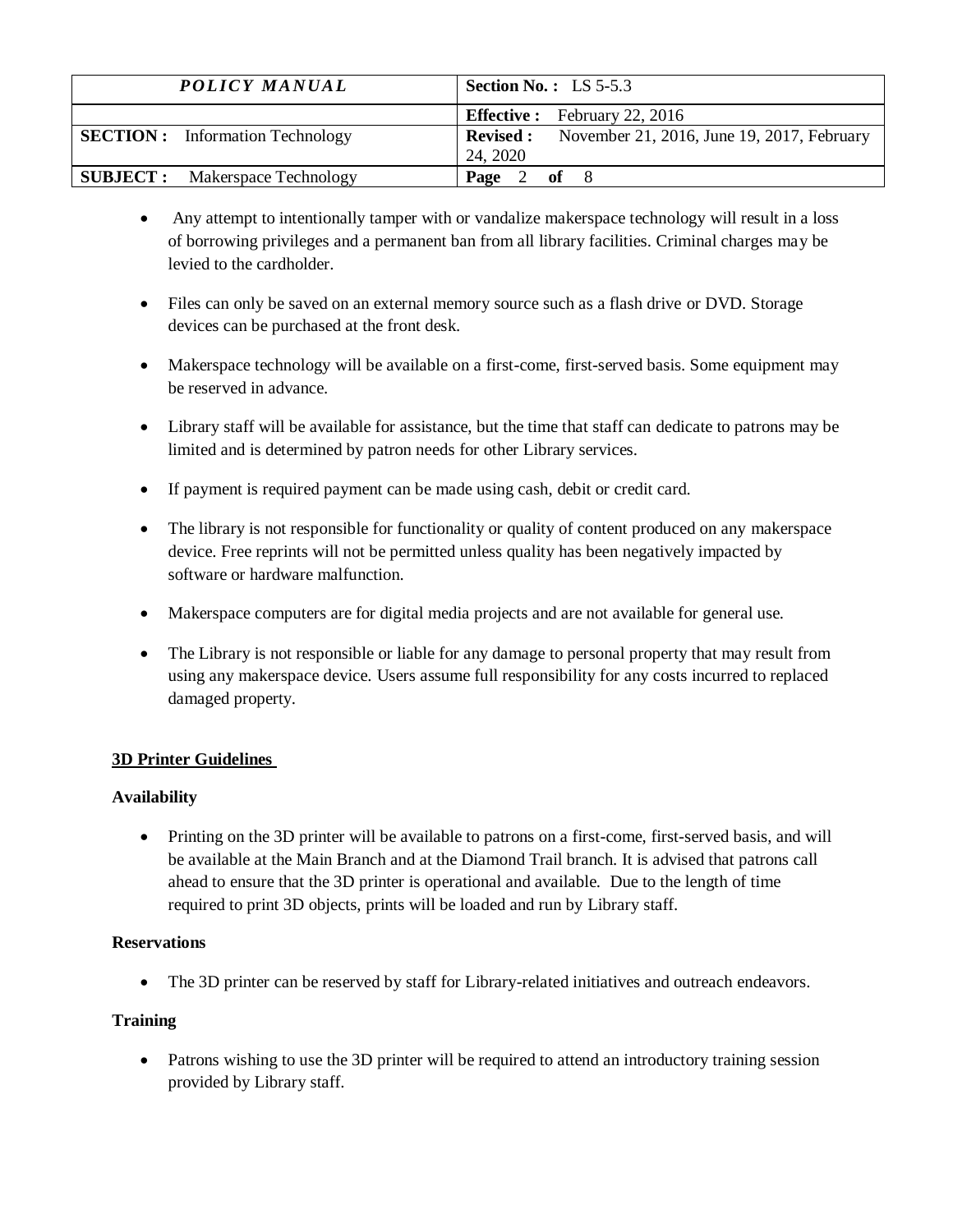| <b>POLICY MANUAL</b>                    | <b>Section No.:</b> LS $5-5.3$                                             |
|-----------------------------------------|----------------------------------------------------------------------------|
|                                         | <b>Effective :</b> February 22, 2016                                       |
| <b>SECTION</b> : Information Technology | November 21, 2016, June 19, 2017, February<br><b>Revised :</b><br>24, 2020 |
| <b>SUBJECT:</b> Makerspace Technology   | Page<br>$3$ of 8                                                           |

**Costs**

- Users will pay \$2.00 for each print job, up to and including 30 grams of filament. Print jobs weighing more than 30 grams will incur a cost of \$0.10 per gram of filament beyond the initial 30 grams.
- The user is responsible for paying 3D printing costs when the item is picked up.
- Patrons that print but do not retrieve more than 3 items will have their 3D printing privileges suspended until the items are retrieved and outstanding charges are paid in full.

# **Restrictions and Limitations**

- Prints will be limited to a maximum build size of 9 inches  $x$  6 inches  $x$  5.5 inches.
- **Patrons may provide their own filament for use in the 3D printer, however, material must be approved by a Library staff member prior to use.** File submissions should not exceed 5 hours in length. However, longer prints may be permitted at the discretion of staff.
- All prints must be authorized and supervised by a Library staff member. The Library reserves the right to cancel or deny any print for any reason.
- The Library cannot guarantee the timeliness of completed printed objects. Patrons will be contacted to pick up their completed print. The item will remain at the Library for one month. If not retrieved, it will be considered abandoned and will become the property of the Library and may be repurposed or discarded.
- Printed items are presented "as is" to the user. It is the responsibility of the user to remove any/all support pieces generated by the 3D printer.
- STL files can be sent to Library staff for printing and will be printed when time allows. Patrons will be contacted once their print is available for pickup at the Main Branch or Diamond Trail Branch.
- The Library will make every effort to ensure that the print is true to the file; however, the Library cannot guarantee print quality.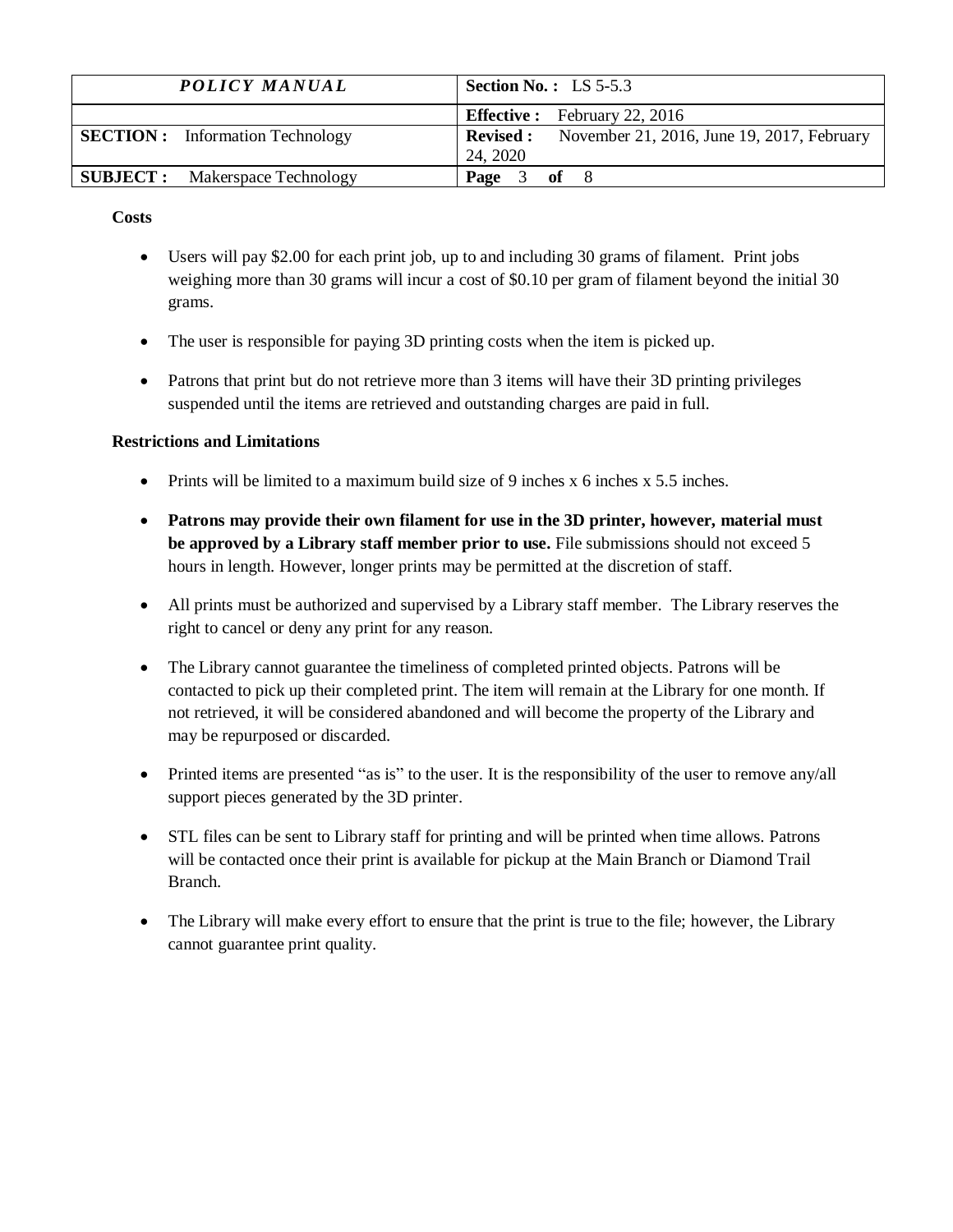| POLICY MANUAL                           | <b>Section No.:</b> LS $5-5.3$                                          |
|-----------------------------------------|-------------------------------------------------------------------------|
|                                         | <b>Effective :</b> February 22, 2016                                    |
| <b>SECTION</b> : Information Technology | <b>Revised :</b> November 21, 2016, June 19, 2017, February<br>24, 2020 |
| <b>SUBJECT:</b> Makerspace Technology   | $4$ of 8<br>Page                                                        |

### **Cricut Maker Guidelines**

### **Availability**

• The Cricut Maker will be available to patrons on a first-come, first-served basis, and will be available at the main branch. It is advised that patrons call ahead to ensure that the Cricut Maker is operational and available.

### **Reservations**

• The Cricut Maker can be reserved by staff for Library-related initiatives and outreach endeavors.

#### **Training**

• Users wishing to use the Cricut Maker will be required to attend an introductory training session provided by Library staff.

In addition to the introductory training session, patrons may elect to take a course from the Library on using the Design Space to create printable works.

#### **Costs**

• There are no costs associated with using the Cricut Maker when patrons utilize material that they provide. For patrons who wish to use materials provided by the Welland Public Library, the costs will be as follows:

| Material                    | <b>Size</b>           | <b>Cost Per</b> |
|-----------------------------|-----------------------|-----------------|
| <b>Cardstock</b>            | $12 \times 12$ inches | \$0.50          |
| <b>Vinyl</b>                | $12 \times 12$ inches | \$2.00          |
| <b>Heat Transfer Vinyl</b>  | 10 inches x 12 inches | \$3.50          |
| <b>Vinyl Transfer Paper</b> | $12 \times 12$ inches | \$1.00          |

- No refunds will be given on printing materials unless it is unused and in new condition.
	- o A malfunction of the Cricut Maker is the only exception to this rule and is subject to library staff discretion.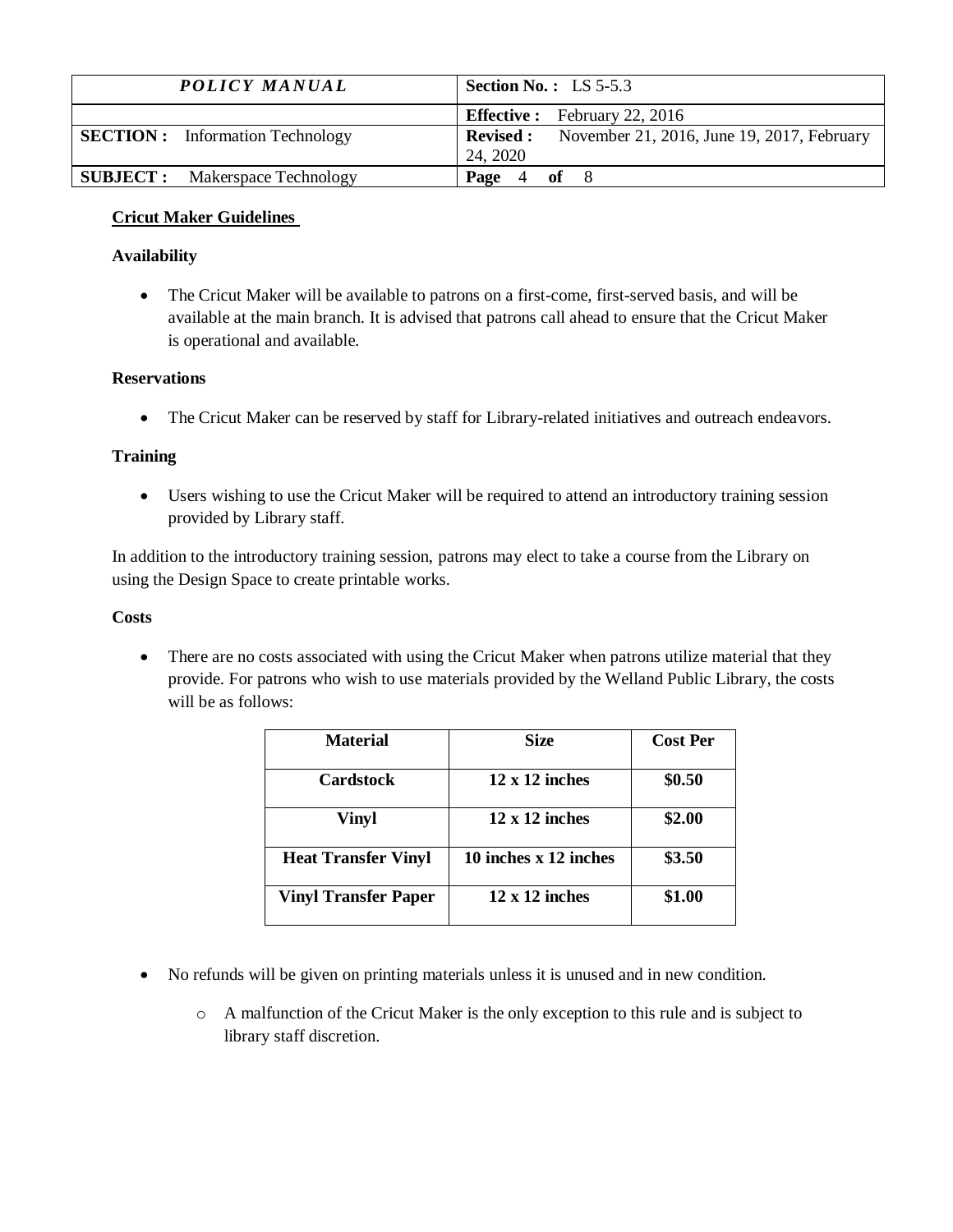| POLICY MANUAL                          | <b>Section No.:</b> LS $5-5.3$                                         |
|----------------------------------------|------------------------------------------------------------------------|
|                                        | <b>Effective :</b> February 22, 2016                                   |
| <b>SECTION:</b> Information Technology | <b>Revised:</b> November 21, 2016, June 19, 2017, February<br>24, 2020 |
| <b>SUBJECT:</b> Makerspace Technology  | Page 5 of 8                                                            |

#### **Restrictions and Limitations**

- Materials will be limited to a maximum size of 12 inches x 24 inches.
- Users may provide their own materials for use in the Cricut Maker, however the material must be approved by a library staff member prior to using the device
- Users will be limited to a maximum of 1 hour per day, regardless of size or number of prints. Additional time may be permitted at the discretion of staff.
- All prints may be monitored by a library staff member. The Library reserves the right to cancel or deny any print for any reason.
- Users must remain in the makerspace while the Cricut Maker is in use.
- The Library will make every effort to ensure that the print is true to the file; however, the Library cannot guarantee print quality. Items will not be reprinted unless the error is due to printer malfunction.
- The following materials are the only approved materials that may be used in the Cricut Maker:
	- o Cardstock
	- o Vinyl
	- o Heat transfer vinyl
	- o Leather
	- o Fabrics and textiles

# **DVD/VHS/DIGITAL Conversion Technology Guidelines**

#### **Availability**

• The conversion equipment is available on a first-come, first-served basis, and will be available at the main branch. It is advised that patrons call ahead to ensure that the equipment is operational and available.

# **Reservations**

• The conversion technology can be reserved by staff for library-related initiatives and outreach endeavors.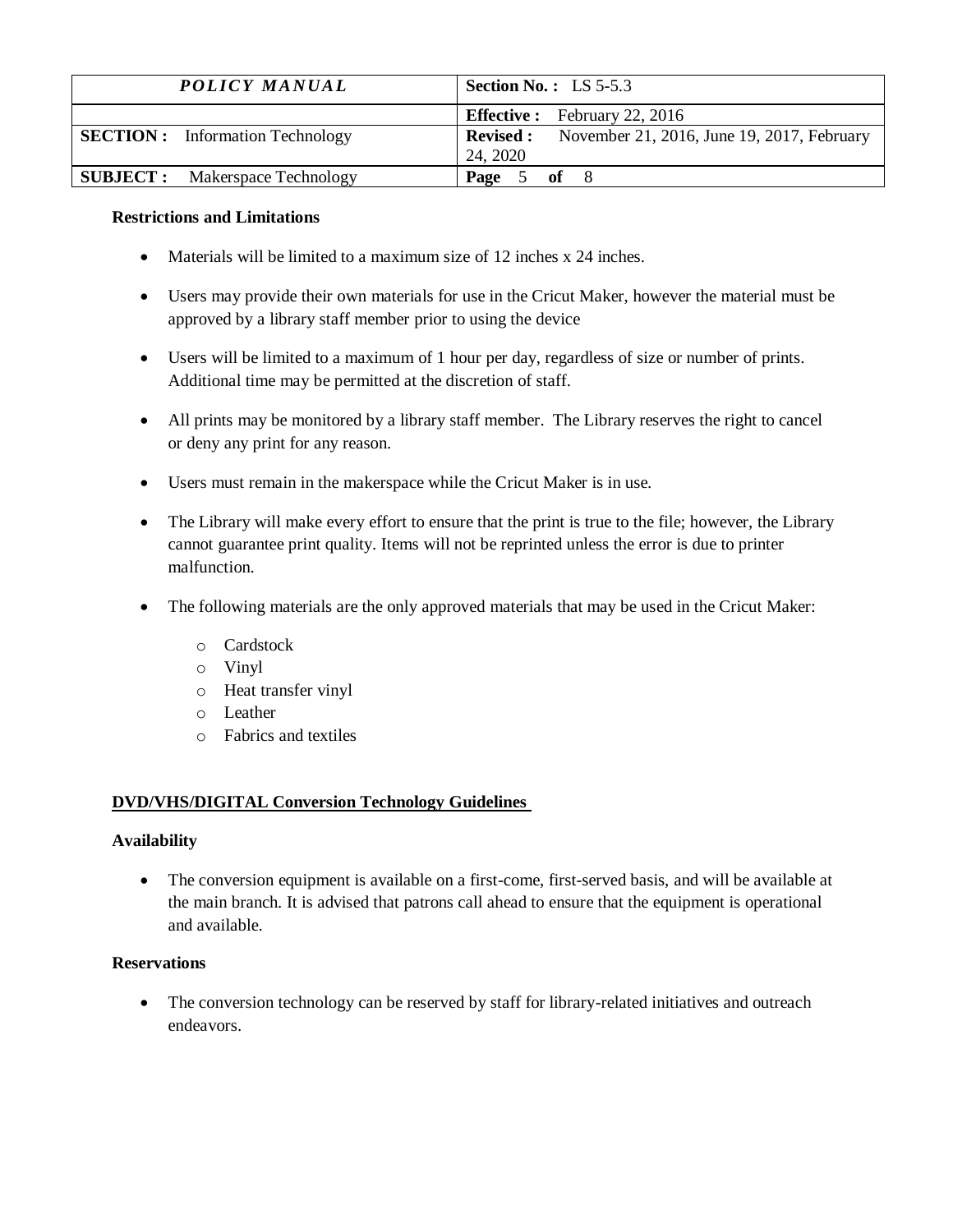| <b>POLICY MANUAL</b>                   | <b>Section No.:</b> LS $5-5.3$                                             |
|----------------------------------------|----------------------------------------------------------------------------|
|                                        | <b>Effective :</b> February 22, 2016                                       |
| <b>SECTION:</b> Information Technology | <b>Revised :</b><br>November 21, 2016, June 19, 2017, February<br>24, 2020 |
| <b>SUBJECT:</b> Makerspace Technology  | Page<br>6 <b>of</b> 8                                                      |

#### **Costs**

• There are no costs associated with operating the DVD/VHS/DIGITAL converter. Patrons must provide their own storage device (e.g. dvd, flash drive) or purchase one at the main desk.

# **Restrictions and Limitations**

- Users will be limited to copying one VHS tape or one DVD per day unless prior approval is obtained from staff. Users will not be permitted to leave more than one item with staff at a time due to space constraints.
- This service is intended for the conversion of personal property. Users are prohibited from copying copyright protected titles and material that is graphic or explicit in nature.
- While the device is intended to be self-serve, all conversions must be authorized and supervised by a Library staff member. The Library reserves the right to cancel or deny conversion for any reason.
- The Library is not responsible for any damage or theft that may occur to personal property while operating the DVD/VHS converter.
- The Library cannot guarantee the timeliness or quality of completed conversions. Users who choose not to remain in the Library for the duration of the conversion are responsible for the security and privacy of their media. As a courtesy, Library staff will contact patrons upon completion of their conversion. Physical items will remain at the library for one month. If not retrieved, items will be considered abandoned and will be discarded.

# **Photograph/Negative/ Slide Scanner Technology Guidelines**

#### **Availability**

• The scanner is available on a first-come, first-served basis, and will be available at the main branch. It is advised that patrons call ahead to ensure that the equipment is operational and available.

#### **Reservations**

• The scanner can be reserved by staff for library-related initiatives and outreach endeavors.

#### **Costs**

• There are no costs associated with operating the scanner. Patrons must provide their own storage device or purchase one at the front desk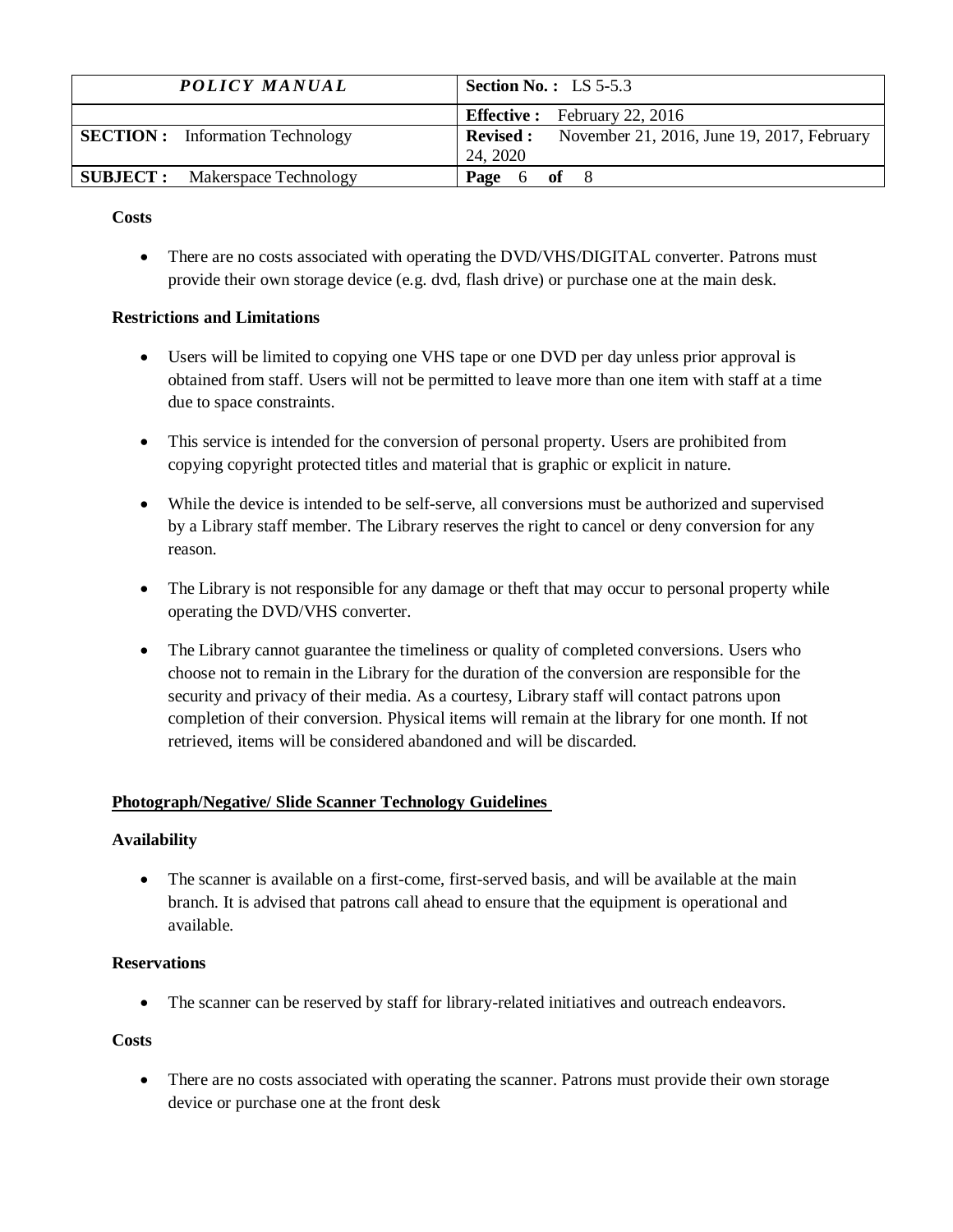| POLICY MANUAL                           | <b>Section No.:</b> LS $5-5.3$                                         |
|-----------------------------------------|------------------------------------------------------------------------|
|                                         | <b>Effective :</b> February 22, 2016                                   |
| <b>SECTION</b> : Information Technology | <b>Revised:</b> November 21, 2016, June 19, 2017, February<br>24, 2020 |
| <b>SUBJECT:</b> Makerspace Technology   | of<br>Page                                                             |

### **Restrictions and Limitations**

- Users are limited to 2 hours of use per day. However, additional time may be permitted at the discretion of staff.
- This service is intended for the conversion of personal property, including slides, negatives and photographs. Users are prohibited from copying copyright protected material and material that is graphic or explicit in nature.
- The Library is not responsible for any damage or loss of content that may occur while operating the scanner.

#### **USB Turntable Guidelines**

# **Availability**

• The device is available on a first-come, first-served basis, and will be available at the Main Branch. It is advised that patrons call ahead to ensure that the equipment is operational and available.

#### **Reservations**

• The turntable can be reserved by staff for library-related initiatives and outreach endeavors.

#### **Costs**

• There are currently no costs associated with operating the turntable. Patrons must provide their own storage device or purchase one at the front desk.

# **Legal Restrictions and Limitations**

*In accordance with Canada's Copyright Act R.S.C 1985, Library users are only permitted to reproduce a sound recording under the following conditions and provisions:* 

- The original or source copy of the work is not an infringing copy;
- The copy has been legally obtained (other than borrowing or renting it). The user must be the owner or have authorization to use the medium or device onto which the sound is reproduced;
- The user did not circumvent technological protection measures or cause one to be circumvented
- The user does not distribute, give away, or sell the reproduction;